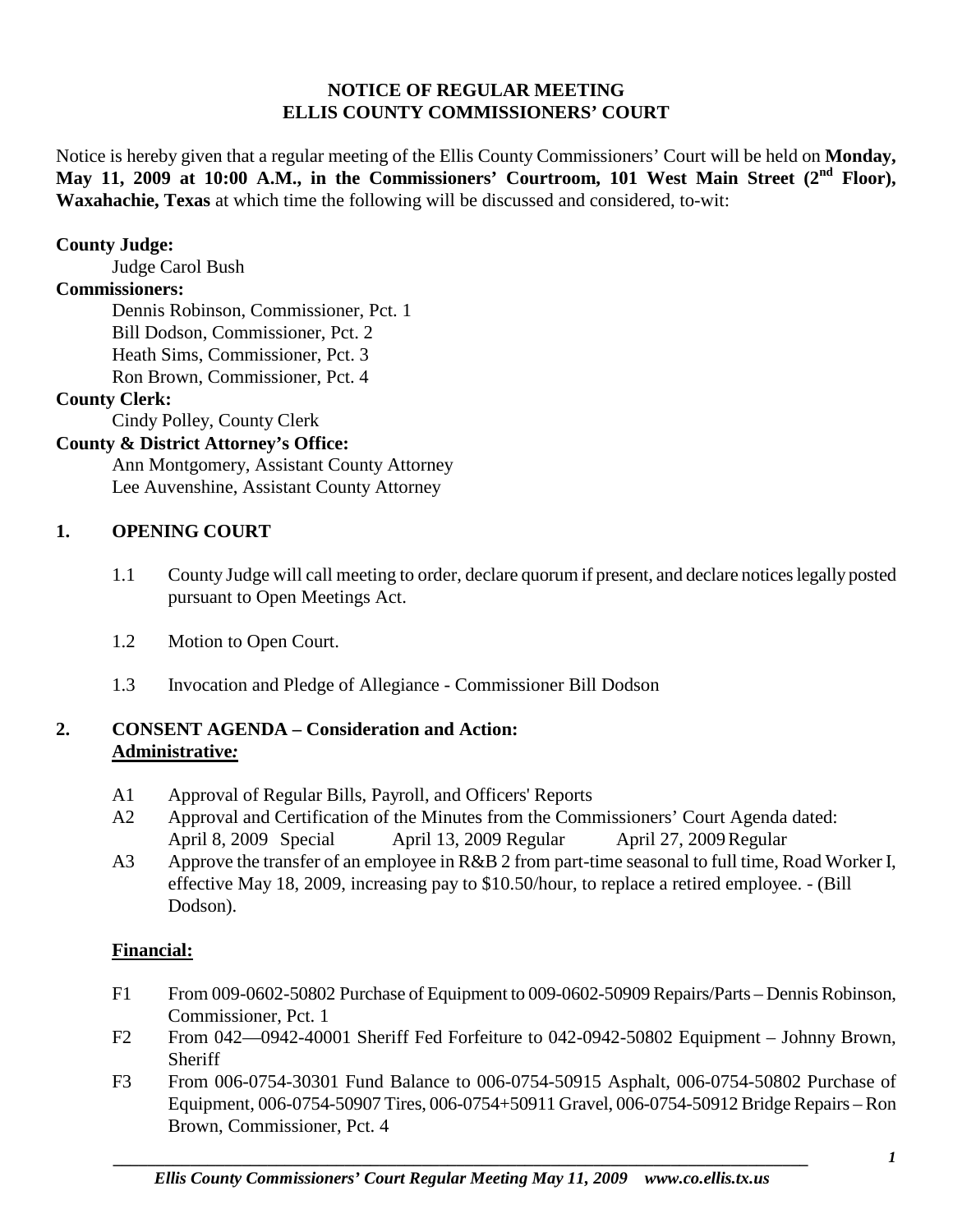- F4 From 012-0755-30301 Fund Balance to 012-0755-50906 Culverts, 012-0755-50915 Asphalt, 012- 0755-50909 Repairs/Parts – Ron Brown, Commissioner, Pct. 4
- F5 From 001-015-50801 Supplies to 001-0015-50835 Employee Training Johnny Brown, Sheriff
- F6 From 001-0360-50873 Maint Office Equip to 001-0360-50846 Witness Fee Joe Grubbs, District Attorney
- F7 From 001-0210-40719 Chapter 19 Funding to 001-0210-50800 Chapter 19 Expenditures Jane Anderson, Elections
- F8 From 001-0370-50873 Maintenance to 001-0370-50803 Furn/Fixtures John Bridges, Tax Office
- F9 From 001-0020-50716 Courthouse Repairs to 001-0020-50703 Telephone Keith Roberts, Maintenance
- F10 Approve refund of overpayment to the following accounts for payment in error (John Bridges): CitiMortgage 1179718 \$ 2,630.63 First Amer Real Est Tax Ser 176527 \$ 5,112.02 IndyMac Bank 208645 \$11,691.78
- F11 From 001-0210-50802 Equipment, 001-0210-50801 Supplies to 001-0210-50803 Furn/Fixtures Jane Anderson, Elections

# **3. 3. ADMINISTRATIVE**

- 3.1 Consideration and action to accept a donation of a fixed wing aircraft, at no charge, from the Sheriff's Association of Texas.
	- Johnny Brown, Sheriff
- 3.2 Consideration and action to approve an insurance policy from Aviation West of California for the fixed wing aircraft at an approximate cost of \$3,600 for \$1,000,000 coverage. - Johnny Brown, Sheriff
- 3.3 Consideration and action to approve a change to the Sheriff's Reserve Unit from 10 to 20 members. Dennis Brearley, Sheriff's Office
- 3.4 Consideration and action to set the speed limit to 30 MPH on Skrivanek Road from Crisp Road to Chmelar Rd (Ref: Vernon's Texas Codes Annotated – Code 545.355). - Bill Dodson, Commissioner, Pct. 2
- 3.5 Consideration and action to set the speed limit to 30 MPH on Cummins Creek Road from Oak Grove Road to Ensign Road ( Ref: Vernon's Texas Code Annotated – Code 545.355). Bill Dodson, Commissioner, Pct. 2
- 3.6 Consideration and action to set the speed limit to 35 MPH on Crisp Road from the Ennis city limits at Sun Ridge Road to FM 660 with the exception of the distance on either side of the Village Creek Bridge with a speed limit of 20 MPH (Ref: Vernon's Texas Code Annotated – Code 545.355). - Bill Dodson, Commissioner, Pct. 2
- 3.7 Consideration and action to accept Amendment No. 2 for the LIP Grant (Local Initiative Projects) to carry over 2009 funds to 2010, to enable the county to participate in the NCTCOG Regional Smoking Vehicle Program (RSVP).
	- Holly Davis, Special Projects Director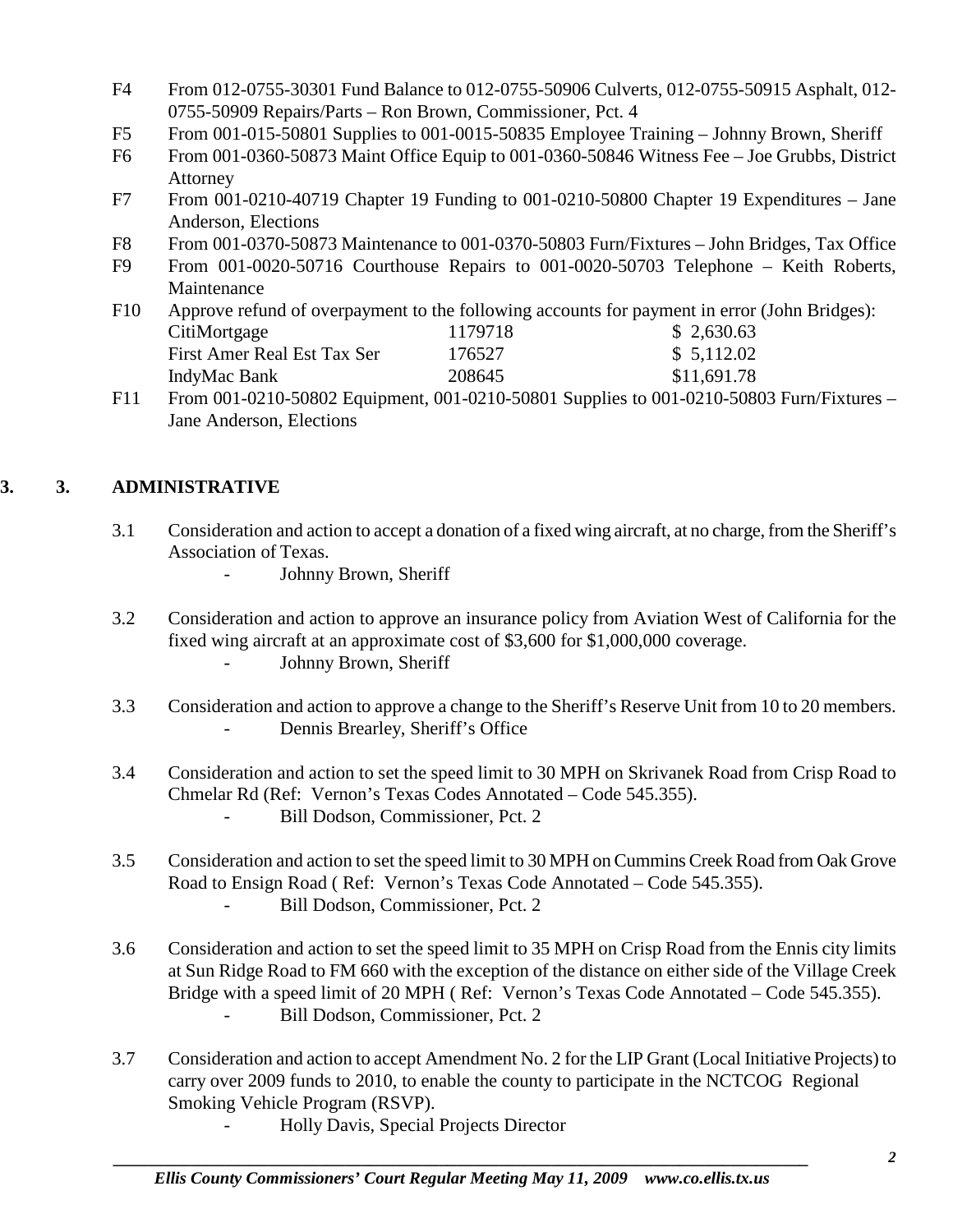3.8 Pursuant to Section 366.092 of the Texas Health and Safety Code, consideration and action to authorize the Ellis County and District Attorney's Office to file a civil lawsuit against Larry Smallwood seeking both injunctive relief and civil penalties to address an ongoing sanitation and environmental quality nuisance, as defined by Chapters 341 and 366 of the Texas Health and Safety Code, 30 TAC Chapter 285 and the Ellis County Commissioners Court Order No. 20162, which exists on property located at 1113 Westminster near Waxahachie, Texas." Lee Auvenshine, Assistant County and District Attorney

#### **4. RECESS REGULAR SESSION TO CONVENE TO PUBLIC HEARING**

#### **5. PUBLIC HEARING**

5.1 In accordance with §251.152 of the Texas Transportation Code, a public hearing will be conducted before the Ellis County Commissioners Court to consider the establishment of restricted traffic zones to prohibit or restrict the stopping, standing or parking of certain vehicles within said restricted traffic zones pursuant to §251.155 and §251.156 of the Texas Transportation Code.

### **6. ADJOURNMENT OF PUBLIC HEARING**

#### **7. RECONVEVE TO REGULAR SESSION**

7.1 Consideration and action to establish restricted traffic zones and to prohibit or restrict the stopping, standing or parking of certain vehicles within said restricted traffic zones pursuant to §251.155 and §251.156 of the Texas Transportation Code, applicable to the following Ellis County roads within the unincorporated area of Ellis County:

> Azalea Lane, Berkshire Lane, Brushy Way, Carlton Parkway, Carmen Drive, Castleridge, Chazlynn Court, Clover Lane, Cole Road, Courtney Circle, Crest Brook Drive, Davenport Lane, Deborde Circle, Dixie Lane, Dublin Circle, Eastridge Circle, Hampshire Road, Hillview Drive, Jason Drive, Kings Court Drive, La Cresta Drive, Lasseter Drive, Link Court, Link Street, Loycie Circle, Lynn Ann Drive, Maree Court, Maree Drive, Northview Drive, Park Crest Drive, Pecos, Pierce Road, Pratt Road, Preston Road, Quail Run Court, Rachelle Drive, Ridge Crest Drive, Ridge Oak Circle, Ridge Oak Drive, Ridgeway Drive, Rocky Ridge Road, Sanger Creek Way, Shadow Drive, Shadow Ridge Lane, Sharpshire Court, E. Sharpshire Drive, N. Sharpshire Drive, S. Sharpshire Drive, Southview Drive, W. Sharpshire Drive, Stagecoach Drive, Thames Circle, Timberland Drive, Valley Road, Westminister Drive, Westminster Drive, Wilshire Circle and Windsor Circle

Dennis Robinson, Commissioner, Pct. 1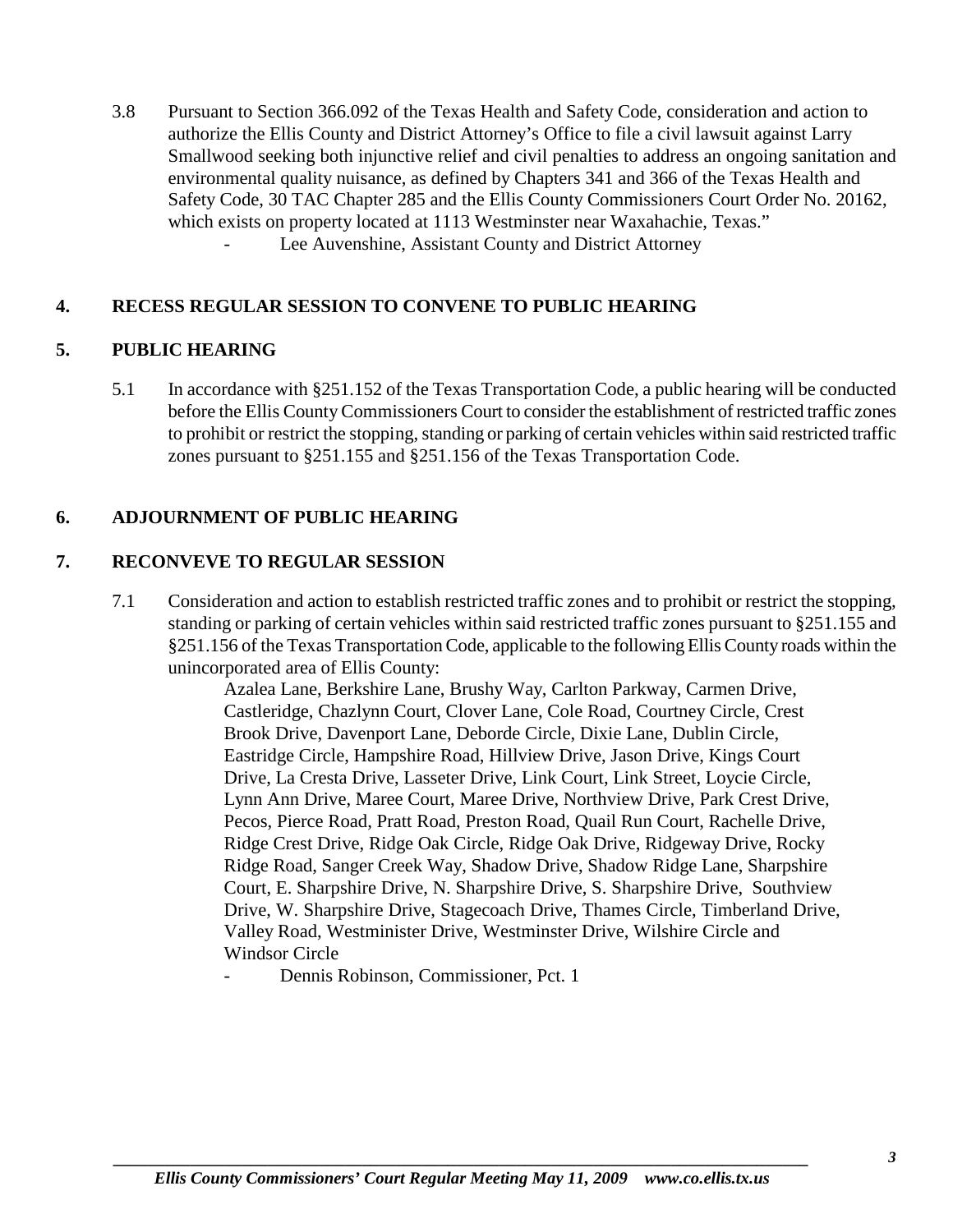### **8. ENGINEERING**

# **Consideration and action regarding the following presented by Joe White, County Engineer:**

- 8.1 To authorize the County Judge to sign all necessary agreements associated with the Natural Resources Conservation Services (NRCS) repair of five (5) flood prevention dams located in Ellis County. The dams are Chambers 75B, 108, 109, 111-112 and Richland 44. This is a 100% federally funded project at a total cost of \$5.777 million dollars.
- 8.2 To approve a contract with General Datatech in an amount not to exceed \$970,000 for comprehensive telephony, LAN and Wireless LAN Networking Systems associated with the bond program.
- 8.3 To pay AT&T for materials and contractor cost to relocate a telephone pole and cable at the location of the tunnel. This is in association with the Bond Program. Cost not to exceed \$1,110.10.
- 8.4 To approve Terracon to provide professional services for drilling, lab testing and other geotechnical work associated with the construction of the County Farm Campus.
- 8.5 To approve using Mas-D to provide professional environmental services in conjunction with the FEMA flooding/demolition grant.

# **9. PURCHASING**

# **Consideration and action regarding the following presented by Richard Denniston, Purchasing Agent:**

- 9.1 To award the 2009-2010 contract for Limestone Chipseal to Hanson Aggregate based on the lowest and best bid.
- 9.2 To award the 2009-2010 requirement for Limestone Flexbase to Lonestar Aggregates based on the lowest and best bid.
- 9.3 To declare the listed items from the Elections Department as surplus and authorize sale at auction: Adding machine, Sharp copier, HP Laser Jet 1300, HP 1050 fax machine, 2 OKI printers, Gateway computer monitor, APC battery backup, 5 ft. table
- 9.4 To award the 2009-2010 contract for convenience store fuel. Both Pearman Oil and Colwell Oil bids were rack price  $+$  \$.07. Award is to be made by the Commissioners' Court based on LGC 262.027 (b) "…the Commissioners Court shall decide between the two by drawing lots in a manner prescribed by the County Judge".
- 9.5 To award the 2009-2010 contract for insurance to Hibbs-Hallmark based on an interlocal with Texas Association of Counties (TAC).
- 9.6 To approve the replacement of the Pitney Bowes mail station located in the mail room of the courthouse at a cost of \$799/month for 60 months and have the County Judge execute the agreement upon review by the county attorney.

### **10. DEPARTMENT OF COUNTY DEVELOPMENT**

# **Consideration and action regarding the following presented by Delton Ake, Director Department of Development:**

- 10.1 Replat Shiloh Grove, lots 6 & 7, block A, Charles and Cynthia Boyd, Pct. 4
- 10.2 Replat Spring Grove Crossing, lots 6 & 7, block 3, Thomas and Carol McLemore, Pct. 2